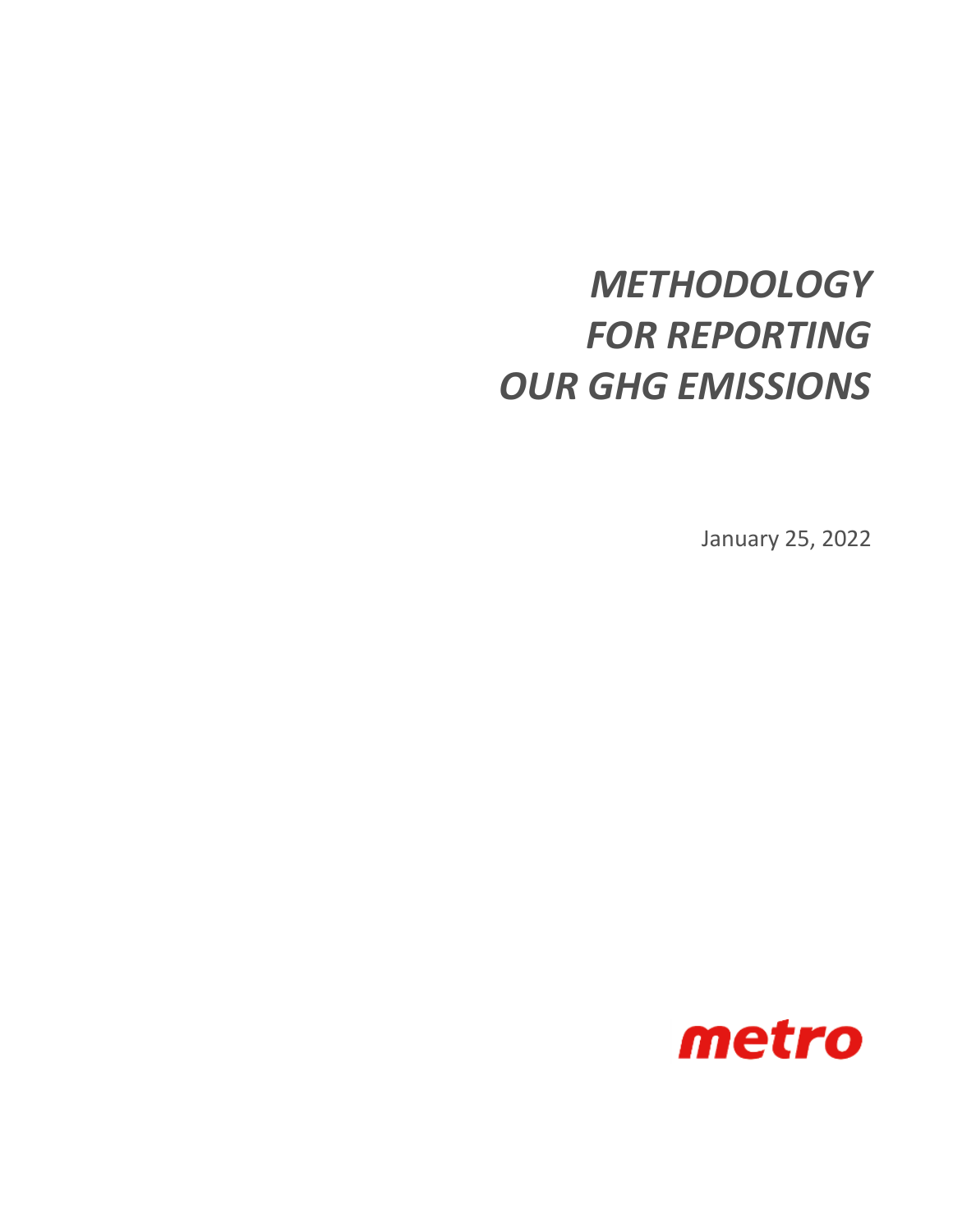# **TABLE OF CONTENTS**

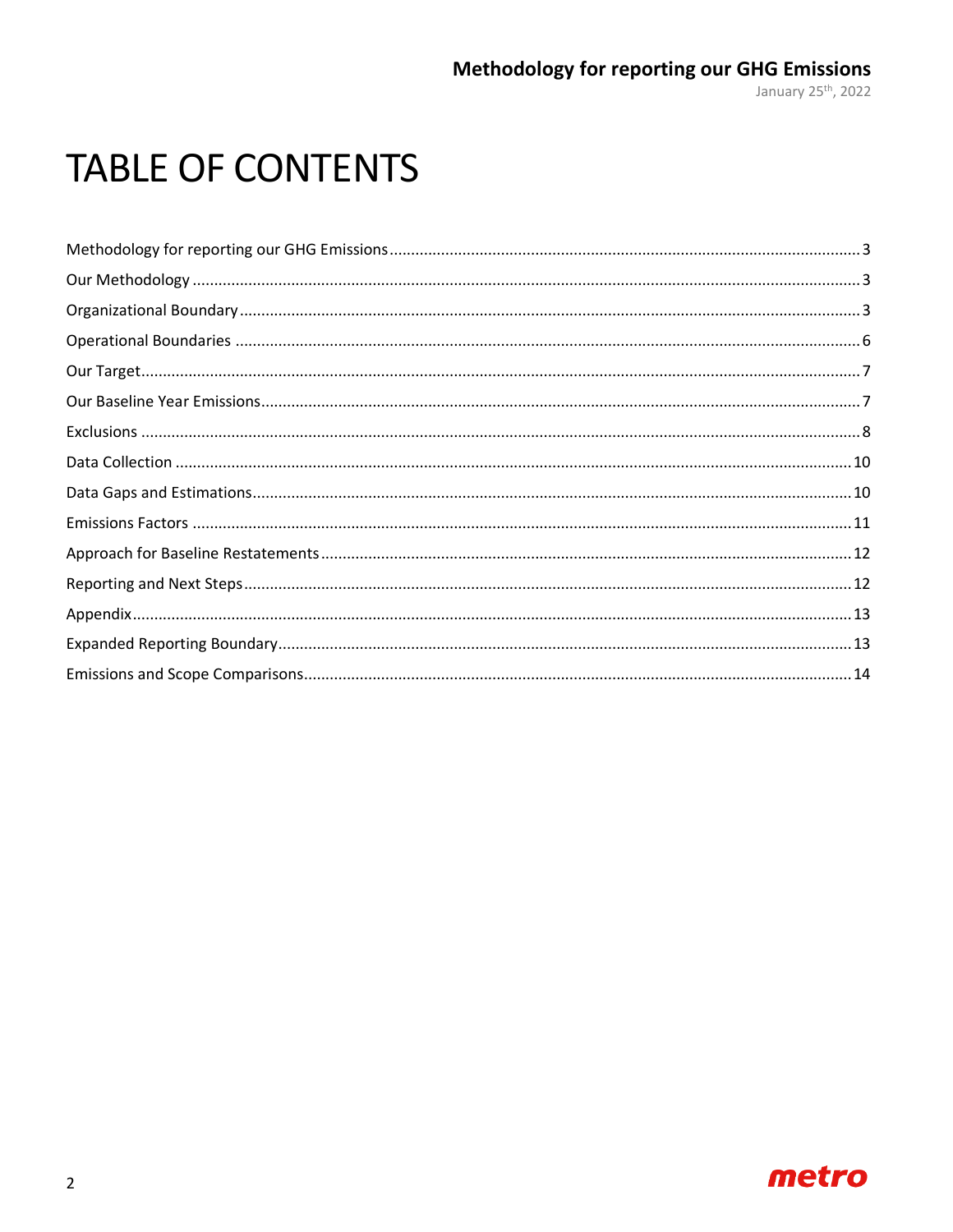# <span id="page-2-0"></span>Methodology for reporting our GHG Emissions

Climate change is one of the biggest challenges facing the world today and METRO understands that we are not immune to its effects. We must all play our part to limit the consequences and METRO is committed to taking action to minimize our environmental impacts.

To understand our contributions to climate change, METRO calculates its greenhouse gas (GHG) emissions to determine the impact of our activities to support METRO's annual public disclosures, METRO's corporate responsibility report, internal GHG reporting, and GHG target setting. We use the results of the annual GHG emissions inventory to track and communicate progress against our short and long-term emissions targets and assess the impact of implemented reduction initiatives. In addition, a GHG inventory allows us to better manage our GHG related risks and identify further reduction opportunities for future action.

### <span id="page-2-1"></span>Our Methodology

METRO's approach to calculate its GHG inventory, including the calculations, boundaries, methodologies and assumptions are described below. Our GHG inventory is reported in carbon dioxide equivalents or CO<sub>2</sub>e. This methodology is based on the principles of the [GHG Protocol Corporate Standard](https://ghgprotocol.org/corporate-standard) and associated guidance documents.

## <span id="page-2-2"></span>Organizational Boundary

METRO uses the [operational control approach](https://ghgprotocol.org/sites/default/files/standards/ghg-protocol-revised.pdf) to define our organizational boundary, where we are required to account for all of the GHG emissions from operations over which we have the authority to introduce and implement operating decisions and policies. Using this approach, we assessed each of our banners, subsidiaries, and operations to determine their inclusion within our scope of reporting.

| Category                    | <b>Banner/Subsidiary/Operation</b>                                                                  | <b>Applicable</b><br>geographies | <b>Ownership Type</b>                                                      | <b>Operational</b><br>Control? |
|-----------------------------|-----------------------------------------------------------------------------------------------------|----------------------------------|----------------------------------------------------------------------------|--------------------------------|
| <b>Food - Retail Stores</b> |                                                                                                     |                                  |                                                                            |                                |
| Food                        | Metro, Super C, Food Basics,<br>corporate stores                                                    | Québec &<br>Ontario              | Wholly owned                                                               | <b>Yes</b>                     |
| Food                        | Metro franchised stores                                                                             | Québec                           | Store operated by a<br>franchisee under a franchise<br>agreement           | <b>Yes</b>                     |
| Food                        | Metro and Marché Richelieu<br>affiliated stores<br>Affiliated convenience stores<br>(e.g. Ami, Gem) | Québec                           | Store operated by an affiliate<br>retailer under an affiliate<br>agreement | No.                            |

**Table 1 – Summary of METRO's Organizational Structure and Operational Control**

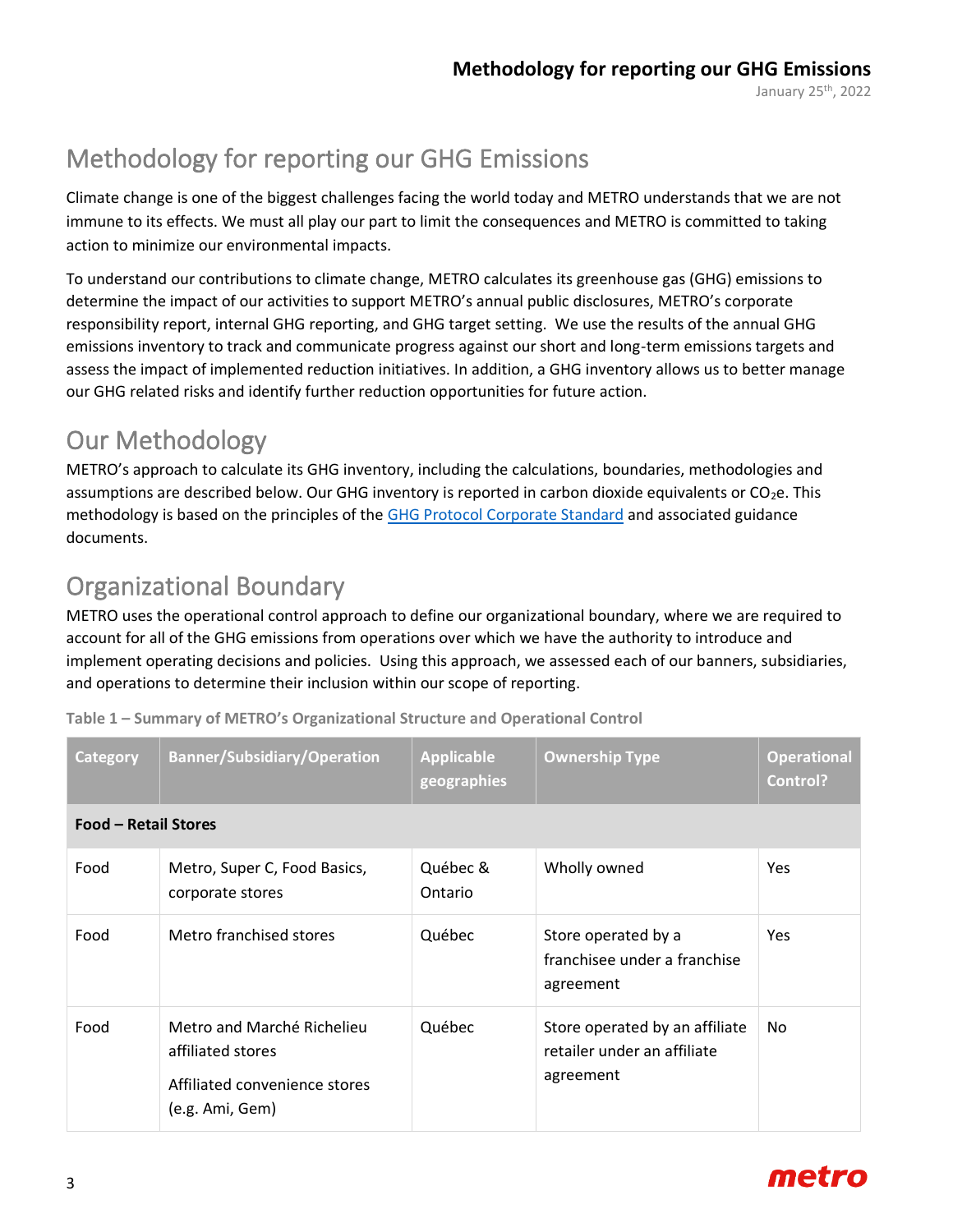### **Methodology for reporting our GHG Emissions**

January 25th, 2022

| Category | Banner/Subsidiary/Operation                                                                           | Applicable<br>geographies                    | <b>Ownership Type</b>                                                                                                                                                                                                                  | Operational<br>Control? |
|----------|-------------------------------------------------------------------------------------------------------|----------------------------------------------|----------------------------------------------------------------------------------------------------------------------------------------------------------------------------------------------------------------------------------------|-------------------------|
| Food     | Metro franchised (affiliated)<br>stores                                                               | Ontario                                      | Store operated by a<br>franchisee under a franchise<br>agreement                                                                                                                                                                       | No                      |
| Food     | Adonis stores                                                                                         | Québec &<br>Ontario                          | Wholly owned                                                                                                                                                                                                                           | Yes                     |
| Food     | Première Moisson - METRO-<br>owned retail bakeries                                                    | Québec                                       | Wholly owned<br>Yes                                                                                                                                                                                                                    |                         |
| Food     | Première Moisson - affiliate retail<br>bakeries                                                       | Québec                                       | Partially owned and<br>operated by an affiliate<br>under an affiliate agreement                                                                                                                                                        | No                      |
|          | Food - Distribution and production centers                                                            |                                              |                                                                                                                                                                                                                                        |                         |
| Food     | METRO-owned Distribution and<br>production centers                                                    | Québec &<br>Ontario                          | Wholly owned                                                                                                                                                                                                                           | Yes                     |
| Food     | Production centers owned by<br>third parties but dedicated to<br><b>METRO</b>                         | Ontario                                      | Associated entity<br>(consolidated in financial<br>accounts)                                                                                                                                                                           | No                      |
| Food     | METRO-specific private brand<br>product production facility, but<br>not exclusively dedicated to them | Québec &<br>Ontario                          | Not owned by METRO                                                                                                                                                                                                                     | No                      |
|          | <b>Pharmacy - Retail Stores</b>                                                                       |                                              |                                                                                                                                                                                                                                        |                         |
| Pharmacy | Jean Coutu & Brunet franchised<br>pharmacy stores                                                     | Québec,<br>Ontario & New<br><b>Brunswick</b> | <b>METRO subsidiaries Groupe</b><br>Jean-Coutu Group and<br>McMahon is franchisor and<br>wholesaler of Jean Coutu and<br>Brunet banner pharmacies<br>(including other banners).<br>Pharmacies are owned by<br>independant pharmacists, | No                      |

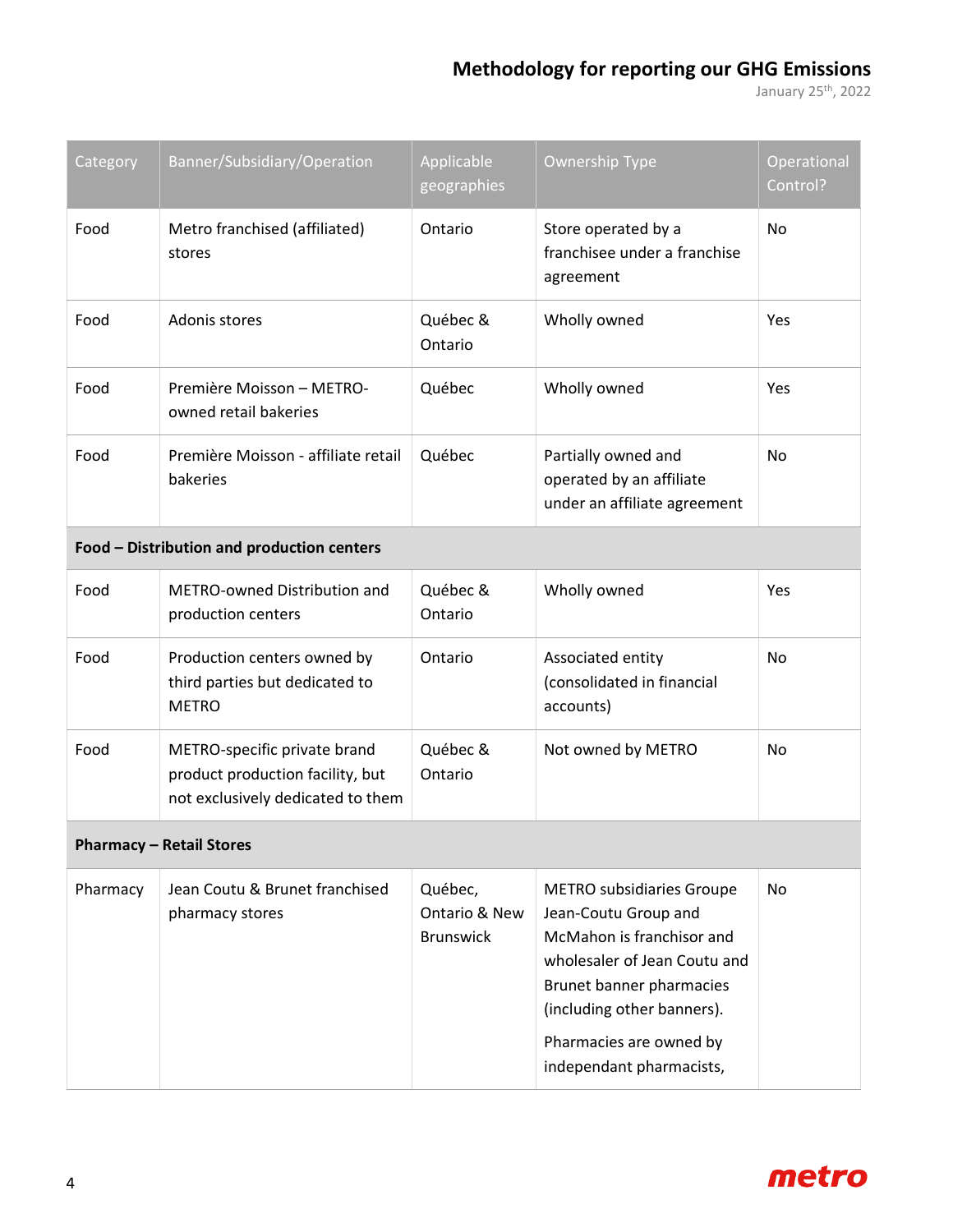### **Methodology for reporting our GHG Emissions**

January 25th, 2022

| Category           | Banner/Subsidiary/Operation                          | Applicable<br>geographies | <b>Ownership Type</b>                 | Operational<br>Control? |
|--------------------|------------------------------------------------------|---------------------------|---------------------------------------|-------------------------|
| Pharmacy           | <b>Metro Pharmacy</b><br><b>Food Basics Pharmacy</b> | Ontario                   | Wholly owned                          | Yes                     |
|                    | Pharmacy - Distribution and production centers       |                           |                                       |                         |
| Pharmacy           | METRO-owned distribution and<br>production centers   | Québec &<br>Ontario       | Wholly owned                          | Yes                     |
| <b>Real Estate</b> |                                                      |                           |                                       |                         |
| Real<br>Estate     | METRO-owned shopping centres<br>(common areas)       | Québec &<br>Ontario       | Wholly owned                          | Yes                     |
| Real<br>Estate     | METRO-owned shopping centres<br>(leased areas)       | Québec &<br>Ontario       | Wholly owned but leased to<br>tenants | No                      |
| Real<br>Estate     | METRO leased or owned office<br>buildings/space      | Québec &<br>Ontario       | Wholly owned or leased.               | Yes                     |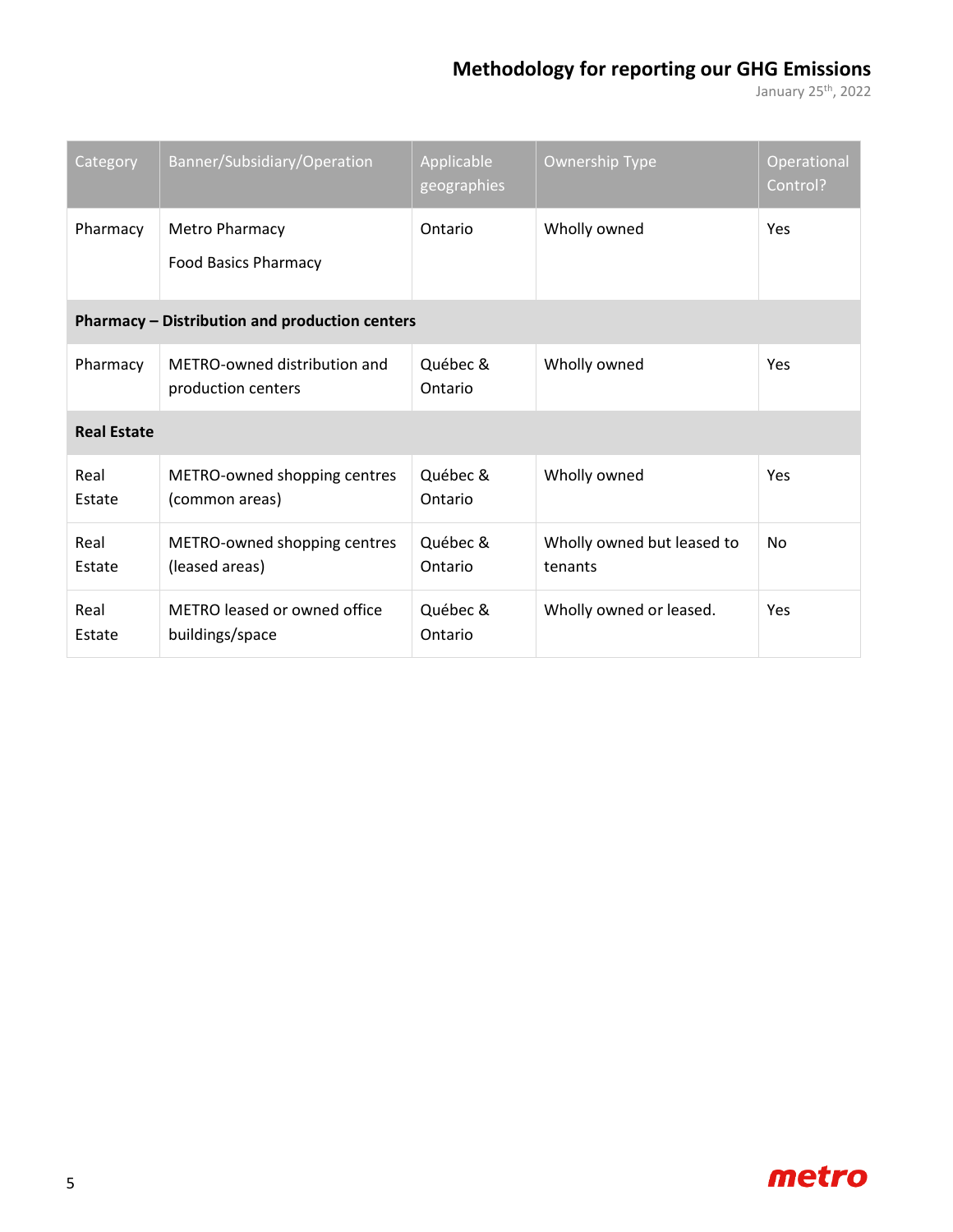January 25th, 2022

### <span id="page-5-0"></span>Operational Boundaries

As per the GHG Protocol, GHG emissions are separated into three categories: Scope 1, Scope 2, and Scope 3.

The GHG Protocol requires the inclusion of all material Scope 1 and Scope 2 emissions in a GHG inventory. Reporting on Scope 3 emissions is optional under the GHG Protocol, though it is best practice to include Scope 3 emissions sources that are material or significant to a company's operations.

The activities and sources of emissions which we currently report include:

- **Scope 1 emissions:** Direct emissions from sources owned or controlled by METRO. Sources of Scope 1 emissions includes fuel combustion from both stationary and mobile sources, fugitive emissions from the leakage of refrigerants, and volatile organic compounds (VOCs). Note that although the GHG Protocol recommends disclosing non-Kyoto gases separately from emissions reporting, METRO decided to include non-Kyoto gas refrigerants (i.e. CFC/HCFC) in our emissions inventory as these gases represent a sizable portion of refrigerants used in our operations. METRO is phasing out non-Kyoto gases, and believes reporting on emissions from these gases enables greater transparency throughout our phase-out plan and continued emission reduction plan.
- **Scope 2 emissions:** Indirect emissions from the consumption of purchased grid electricity and other similarly distributed energy types such as steam, hot water and chilled water. Sources of Scope 2 emissions from our operations only includes electricity consumption; METRO does not purchase heat, steam or chilled water.
- **Scope 3 emissions:** Other indirect emissions within our value chain. Please see the list of Scope 3 categories reported on and their associated activities in Table 2 **– [List of Scope 3 Categories Currently Being](#page-5-1)  [Reported](#page-5-1)**. Additional Scope 3 categories are currently being assessed and will be reported on in the future, if deemed relevant.

| <b>Scope 3 Category</b>                  | <b>Activities</b>                                                                                                                                                                                                                                                |
|------------------------------------------|------------------------------------------------------------------------------------------------------------------------------------------------------------------------------------------------------------------------------------------------------------------|
| Upstream Transportation and Distribution | Emissions from third-party transportation and distribution<br>services purchased by METRO, including outbound<br>distribution between METRO's own facilities (excluding<br>storage of purchased products).                                                       |
| Waste Generated in Operations            | Emissions from the disposal and treatment of waste from<br>retail stores and distribution centres. Waste generated from<br>offices is not included because it is deemed immaterial<br>compared to waste generated throughout stores and<br>distribution centres. |
| <b>Business Travel</b>                   | Emissions from the transport of employees for business-<br>related activities in vehicles not owned or operated by the<br>company. This includes transportation by air travel, rail travel,<br>and business travel in personal vehicles and taxis.               |

<span id="page-5-1"></span>**Table 2 – List of Scope 3 Categories Currently Being Reported**

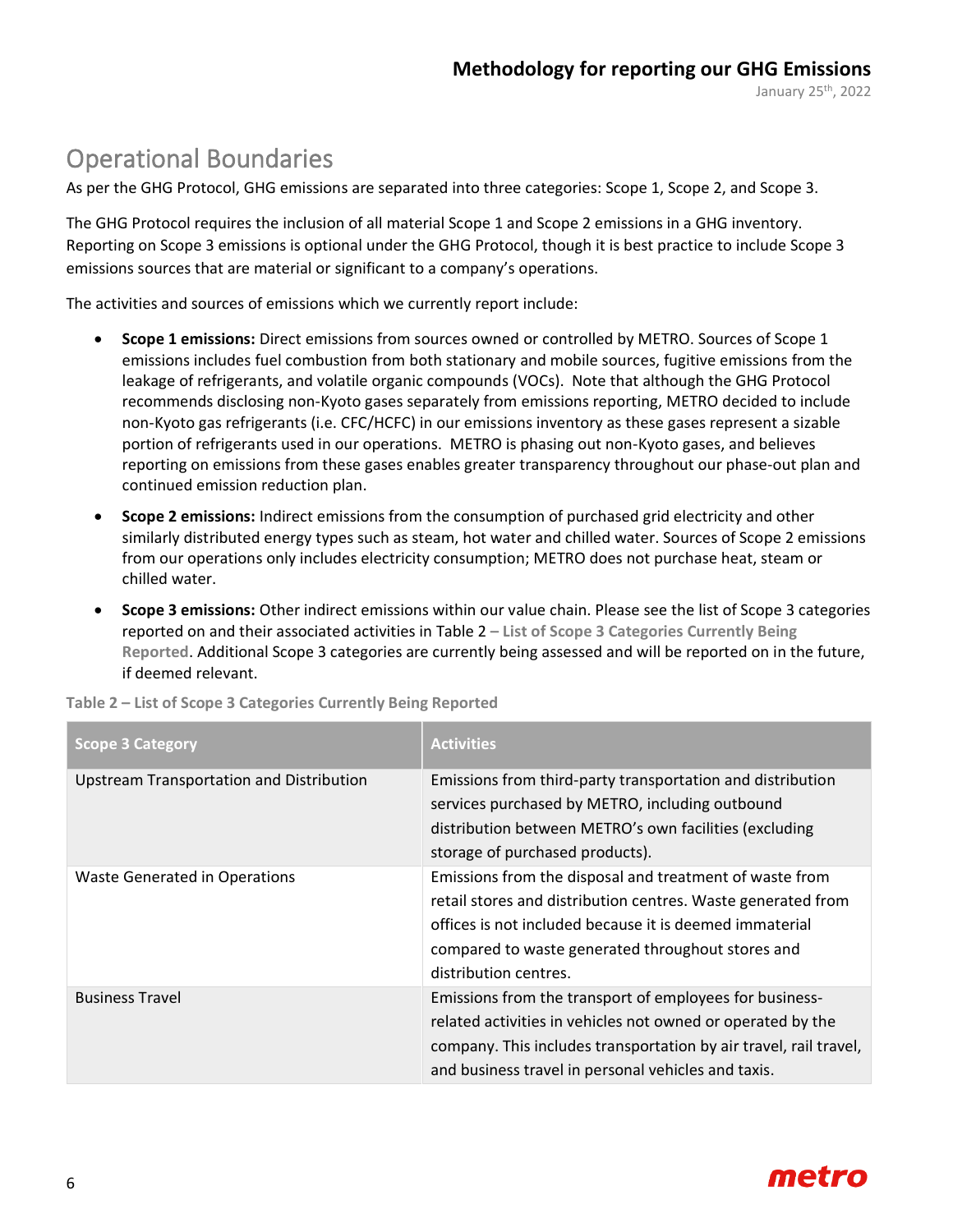January 25th, 2022

### <span id="page-6-0"></span>Our Target

METRO has committed to reduce our Scope 1, 2 and 3 emissions by 37.5% by 2035 from a base year of 2020. Activities for which we aim to reduce our emissions include the following:

#### • **Scope 1**:

- o Stationary Combustion
- o Mobile Combustion
- o Refrigerant Leakage
- o Volatile Organic Compounds (VOCs)
- **Scope 2**:
	- o Electricity
- **Scope 3**:
	- o Waste
	- o Upstream Transportation
	- o Business Travel

### <span id="page-6-1"></span>Our Baseline Year Emissions

Our baseline year refers to the GHG emissions from our fiscal year 2020 operations (October 2019 to September 2020) for which our target will be measured against. Our baseline year GHG inventory can be found in the table below.

**Table 1 – Fiscal Year 2020 GHG Inventory**

| <b>Emissions Sources</b>                 | <b>GHG Emissions</b><br>(Tonnes CO <sub>2</sub> e) | % of Total Emissions |  |  |
|------------------------------------------|----------------------------------------------------|----------------------|--|--|
| Scope 1                                  |                                                    |                      |  |  |
| <b>Stationary Combustion</b>             | 83,304                                             | 20.622%              |  |  |
| <b>Mobile Combustion</b>                 | 19,918                                             | 4.931%               |  |  |
| Refrigerant Leakage                      | 170,163                                            | 42.123%              |  |  |
| <b>Volatile Organic Compounds</b>        | 4                                                  | 0.001%               |  |  |
| <b>Scope 1 Total</b>                     | 273,389                                            | 67.677%              |  |  |
| Scope 2                                  |                                                    |                      |  |  |
| Electricity                              | 19,053                                             | 4.716%               |  |  |
| <b>Scope 2 Total</b>                     | 19,053                                             | 4.716%               |  |  |
| Scope 3                                  |                                                    |                      |  |  |
| <b>Business Travel</b>                   | 1,045                                              | 0.258%               |  |  |
| Waste                                    | 50,930                                             | 12.608%              |  |  |
| Upstream Transportation and Distribution | 59,549                                             | 14.741%              |  |  |
| <b>Scope 3 Total</b>                     | 111,524                                            | 27.607%              |  |  |
| <b>TOTAL - All Scopes</b>                | 403,966                                            | 100.000%             |  |  |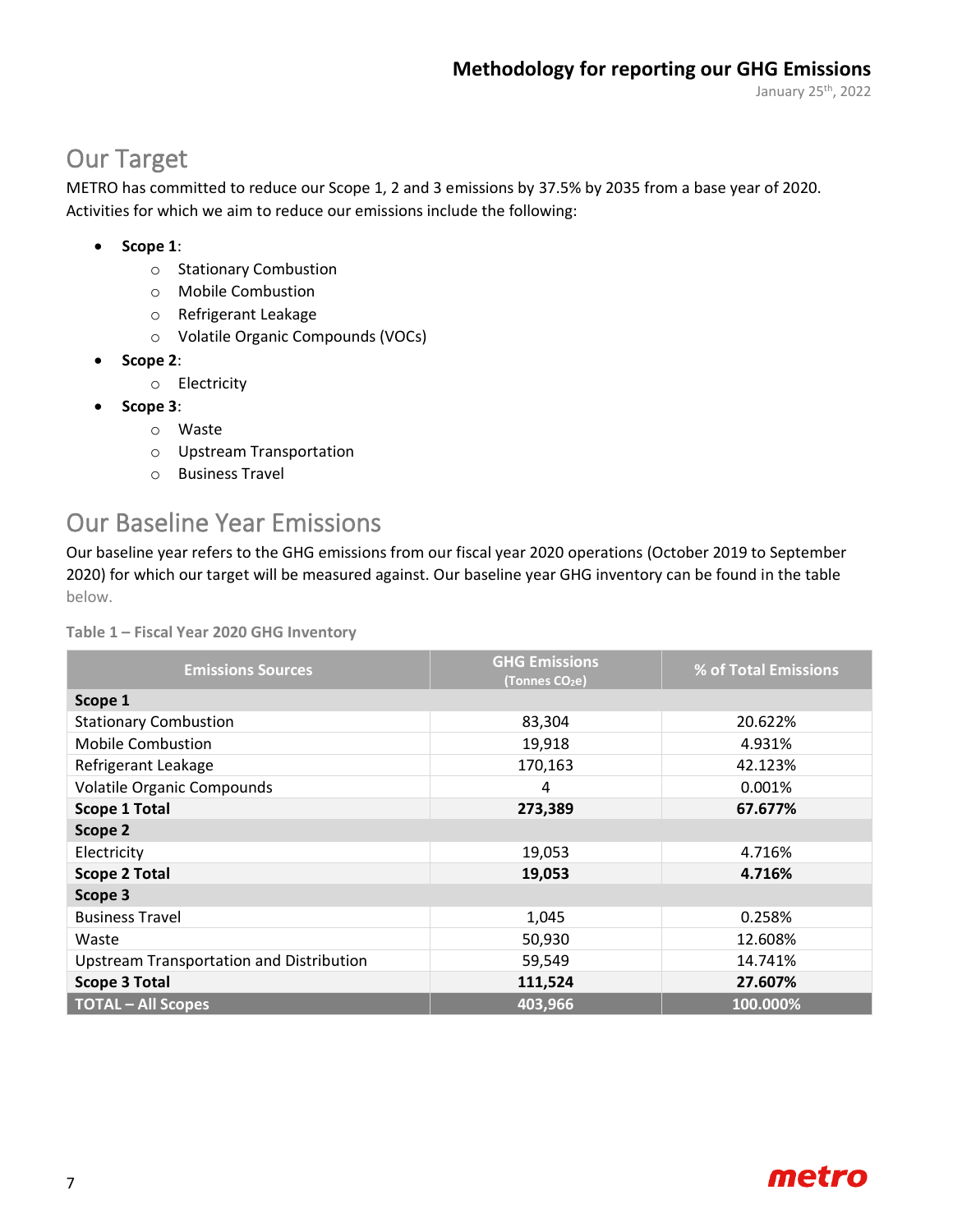### <span id="page-7-0"></span>**Exclusions**

Due to data gaps and/or challenging data collection procedures, several minor emission sources/activities that are within METRO's organizational and operational boundaries have not been quantified in the current GHG inventory. As our reporting progresses, we will continue to improve the quality and coverage of our data and will work to obtain actual data for these sources in the future.

#### **1.1 Exclusions from Scope 1**

- The consumption of propane from the use of forklifts and floor scrubbing machines in warehouses is excluded from the inventory. Most forklifts are battery powered. Omissions of propane emissions from floor scrubbing machines are expected to be immaterial to the overall GHG inventory;
- Emissions of refrigerant leaks from transport trailers are also excluded due to data gaps; refrigerant leaks from HVAC (heating, ventilation, air-conditioning) equipment are also excluded as the leakage from these sources are deemed immaterial based on an internal assessment;
- Due to limitations in data collection for stationary combustion, the following sources are excluded from METRO's Scope 1 emissions calculations:
	- o Any office that is not located in a warehouse and for which energy consumption is not monitored.
	- $\circ$  Any owned common spaces in shopping centres or office buildings for which energy consumption is not monitored.

#### **1.2 Exclusions from Scope 2**

- Due to limitations in data collection for electricity, the following sources are excluded from METRO's Scope 2 emissions calculations:
	- o Any office that is not located in a warehouse and for which energy consumption is not monitored.
	- $\circ$  Any owned common spaces in shopping centres or office buildings for which energy consumption is not monitored.

#### **1.3 Exclusions from Scope 3**

- Due to limitations in data collection for upstream transportation, METRO does not currently include the following in its upstream transportation:
	- o Transportation and distribution of products purchased between METRO and its tier 1 suppliers in third-party vehicles due to challenging data collection requirements.
	- o Storage of purchased products predominantly occurs at METRO-owned distribution centres; where storage in third-party warehouses occurs, these spaces are typically shared with other retailers. For these reasons, emissions are considered negligible.
- The following Scope 3 categories in [Table 4](#page-8-0) **– [Scope 3 Categories not Calculated](#page-8-0)** are *not* currently included in METRO's GHG inventory.

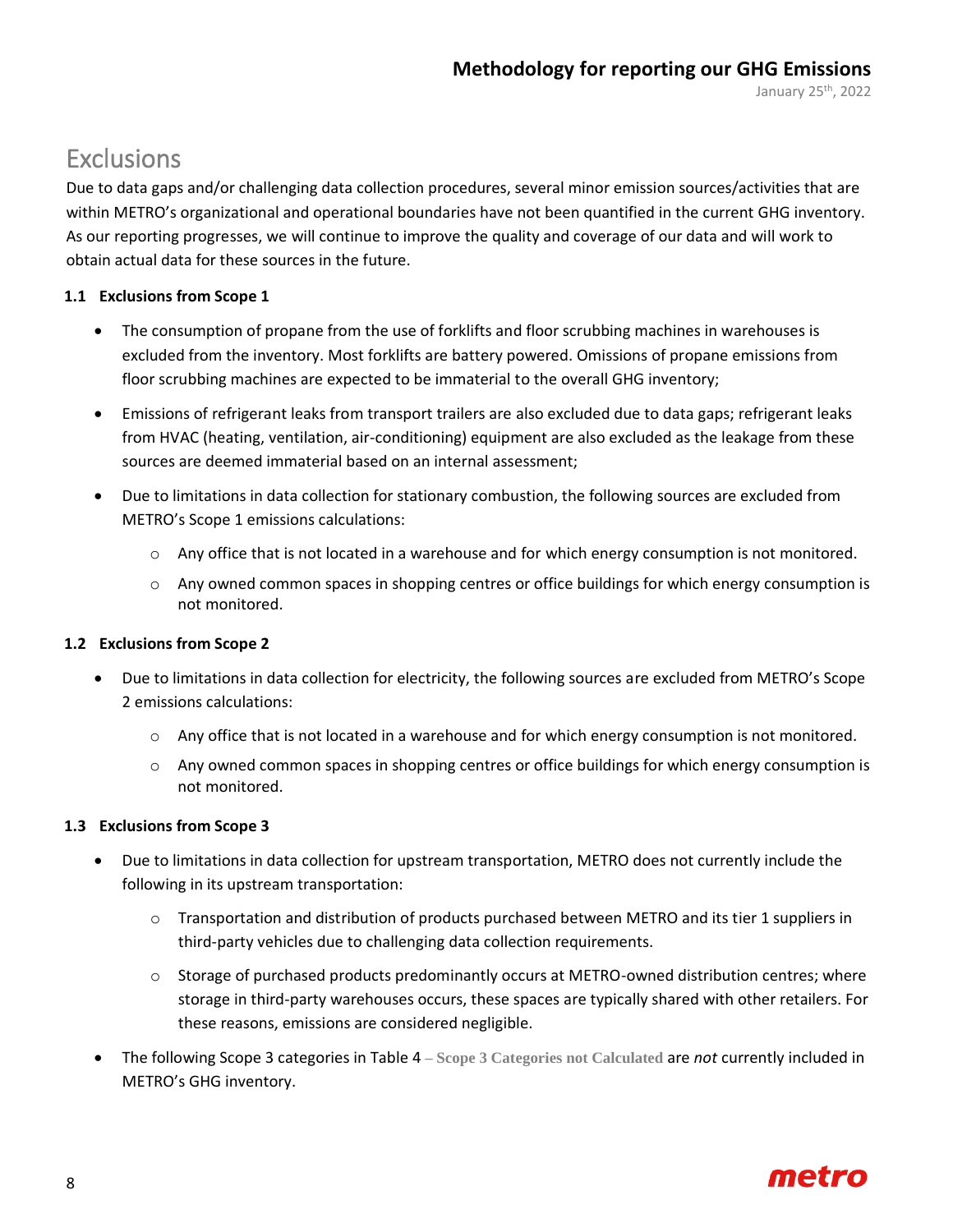<span id="page-8-0"></span>**Table 4 – Scope 3 Categories not Calculated**

| Category                                                                     | <b>Description</b>                                                                                                                                                                                                    |
|------------------------------------------------------------------------------|-----------------------------------------------------------------------------------------------------------------------------------------------------------------------------------------------------------------------|
| <b>Purchased Goods and Services</b>                                          | Relevant, not yet calculated                                                                                                                                                                                          |
| <b>Capital Goods</b>                                                         | Relevant, not yet calculated                                                                                                                                                                                          |
| Fuel- and Energy-Related Activities<br>not included in<br>Scope 1 or Scope 2 | Relevant, not yet calculated                                                                                                                                                                                          |
| <b>Employee commuting</b>                                                    | Relevant, not yet calculated                                                                                                                                                                                          |
| Upstream leased assets                                                       | Not relevant; METRO incorporates upstream leased assets in<br>Scope 1 and 2                                                                                                                                           |
| Downstream transportation and<br>distribution                                | Relevant, not yet calculated                                                                                                                                                                                          |
| Processing of sold products                                                  | Not relevant. We do not sell intermediate products as a part of our<br>business strategy, although this may occur upon occasion to reduce food<br>waste. Any processing of sold products is deemed immaterial.        |
| Use of sold products                                                         | Not relevant. Since products sold are mainly food, there is no precise<br>emissions associated with the use of the product itself. Any emissions<br>from the consumption or use of our products is deemed immaterial. |
| End-of-life treatment of sold<br>products                                    | Relevant, not yet calculated                                                                                                                                                                                          |
| Downstream leased assets                                                     | Relevant, not yet calculated                                                                                                                                                                                          |
| Franchises                                                                   | Relevant, not yet calculated                                                                                                                                                                                          |
| Investments                                                                  | Not evaluated                                                                                                                                                                                                         |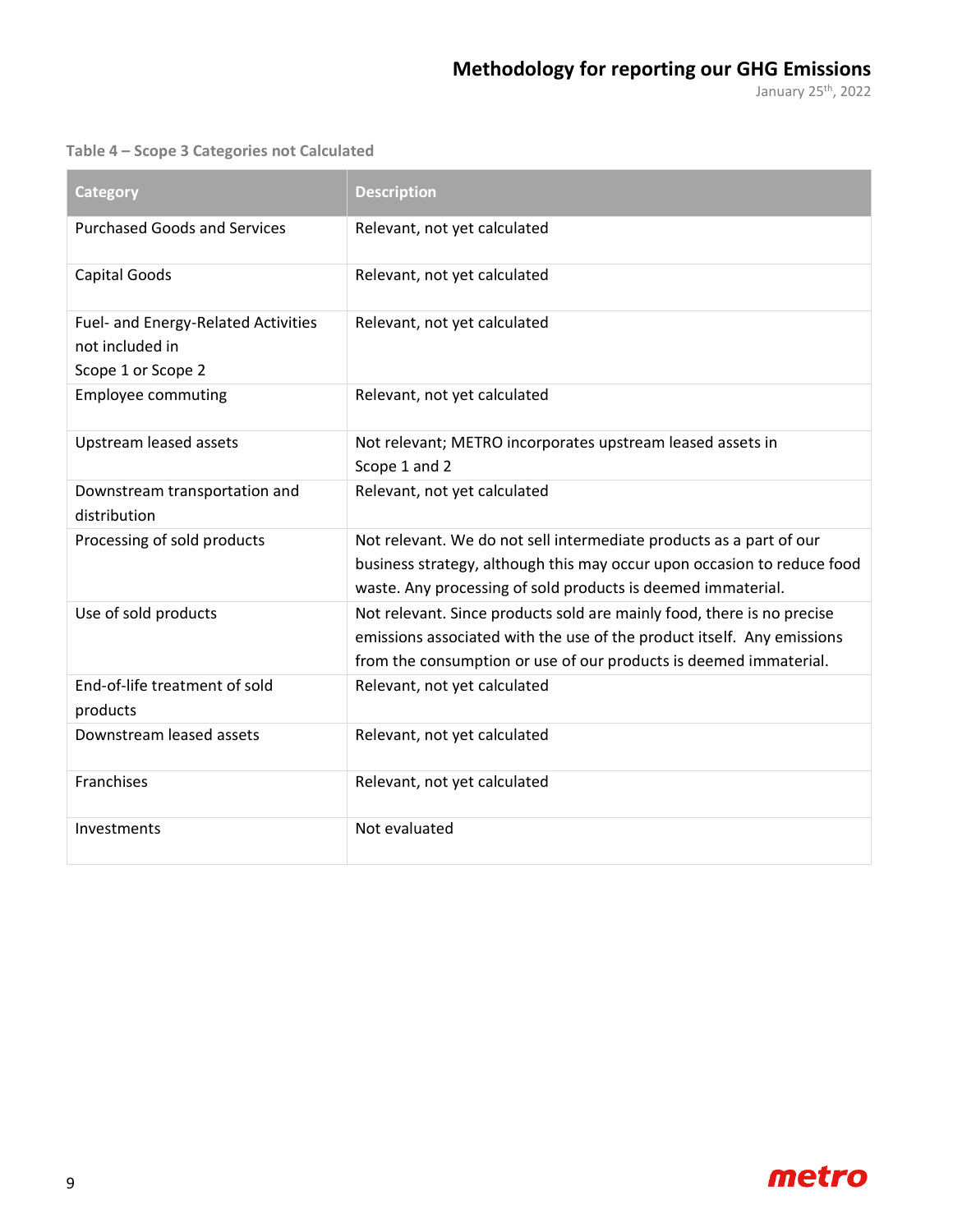## <span id="page-9-0"></span>Data Collection

The input data used to calculate our GHG emissions, such as fuel consumption, is collected and managed by the relevant departments. During the reporting year, the Environment and Technical Risk Management Department liaises with internal data providers to gather and compile the required data to build the inventory. Once the data has been compiled, the inputs are entered into our GHG inventory calculation Excel spreadsheet by the Environment and Technical Risk Management Department to calculate our  $CO<sub>2</sub>e$  emissions.

## <span id="page-9-1"></span>Data Gaps and Estimations

Although METRO can obtain data for a large portion of our operations, there are some operations that we do not yet have the resources in place to capture the necessary data and so require estimations. Where appropriate, we will estimate the emissions from these gaps using the most appropriate data and assumptions available (e.g. estimated fuel consumption based on available literature).

| <b>Emitting Activities Included in Target</b>                                  | <b>Estimation Methodology Applied</b>                                                                                                                                    |
|--------------------------------------------------------------------------------|--------------------------------------------------------------------------------------------------------------------------------------------------------------------------|
| Stationary combustion (for stores where<br>quantifiable data is not available) | Based on average consumption intensity derived from an<br>internal study of stores with similar operations and<br>geographic locations                                   |
| Propane (floor burnishers)                                                     | Based on average consumptions provided by subcontractors                                                                                                                 |
| Diesel stationary combustion (generators)                                      | Based on data from an internal study                                                                                                                                     |
| VOC consumption                                                                | Based on calculation from American Energy Alliance Energy<br>and Environment (2007) and data inputs from internal<br>operations and the Safety Data Sheet of the solvent |
| Refrigerant leaks (in stores)                                                  | 10% leakage rate for stores based on data from an internal<br>study                                                                                                      |
| Electricity (for stores where quantifiable data is<br>not available)           | Based on average consumption intensity derived from an<br>internal study of stores with similar operations and<br>geographic locations                                   |
| Waste (for stores where quantifiable data is not<br>available)                 | Based on average waste intensity derived from an internal<br>study of stores with similar operations and geographic<br>locations                                         |

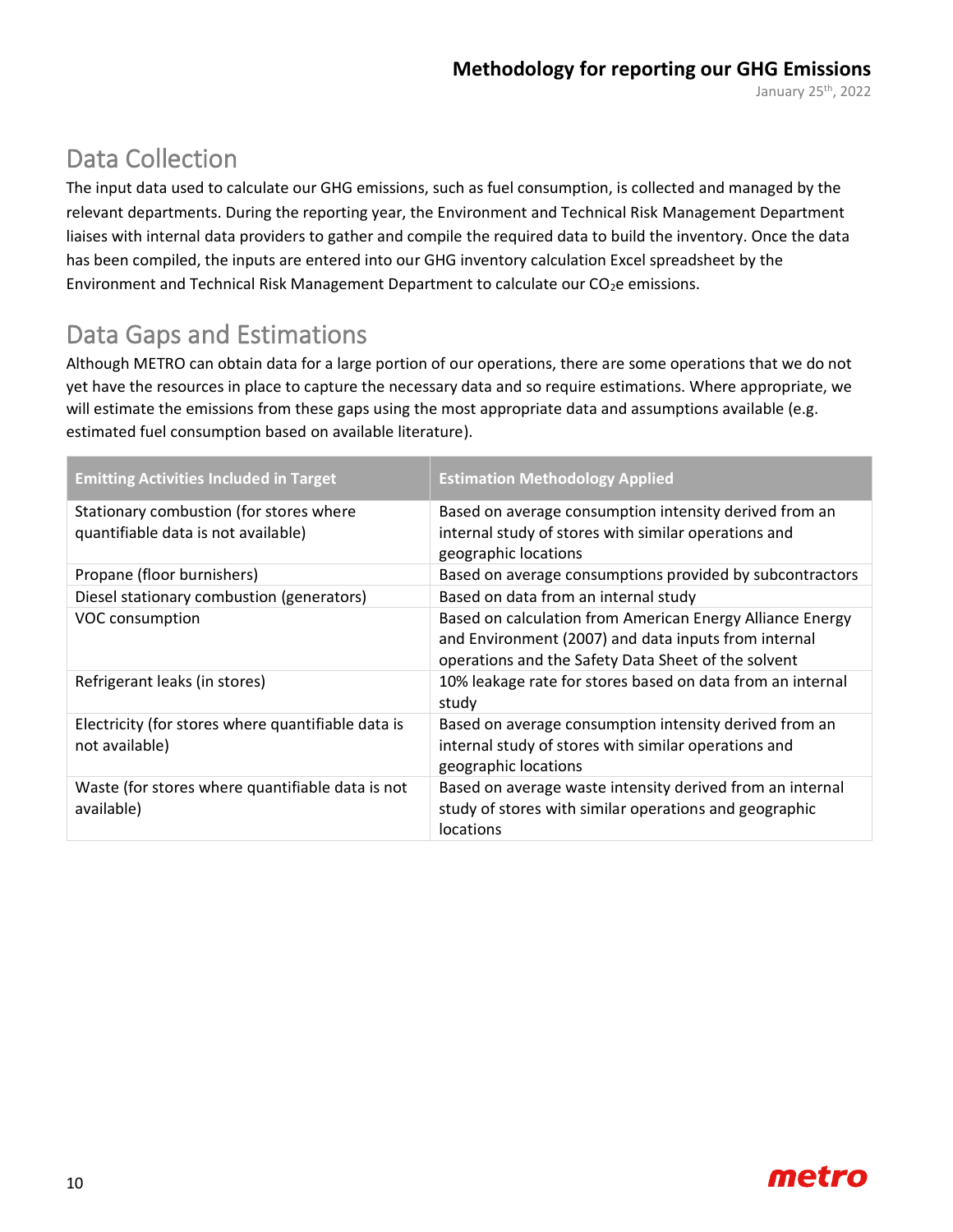### <span id="page-10-0"></span>Emissions Factors

Emissions factors used in the calculation of our GHG inventory are presented in Table 5 – [Emissions](#page-10-1) Factors [Sourcesb](#page-10-1)elow. Emissions factors are sourced from reputable third-party organizations, typically government reports. Emissions factors are updated on an annual basis.

<span id="page-10-1"></span>

| Table 5 - Emissions Factors Sources |  |
|-------------------------------------|--|
|-------------------------------------|--|

| <b>Emissions</b>       | <b>Emissions factor sources</b>                                           |
|------------------------|---------------------------------------------------------------------------|
| source                 |                                                                           |
| Natural Gas            | Canada National Inventory Report 1990-2019; Published in 2021             |
|                        | Part 2, Annex 6; Table A6.1-1 and A6.1-2                                  |
| Propane/diesel         | EPA Emission Factors for Greenhouse Gas Inventories, April 2021, Table 1  |
| Fleet/mobile           | Canada National Inventory Report 1990-2019; Published in 2021             |
| combustion             | Part 2, Annex 6; Table A6.1-14                                            |
| Electricity            | Canada National Inventory Report 1990-2019; Published in 2021             |
|                        | Part 3, Annex 13                                                          |
| Waste Generated        | EPA Emission Factors for Greenhouse Gas Inventories, April 2021, Table 9  |
| in Operations          |                                                                           |
| <b>Business Travel</b> | EPA Emission Factors for Greenhouse Gas Inventories, April 2021, Table 10 |
| Upstream               | Canada National Inventory Report 1990-2019; Published in 2021             |
| Transportation         | Part 2, Annex 6; Table A6.1-14                                            |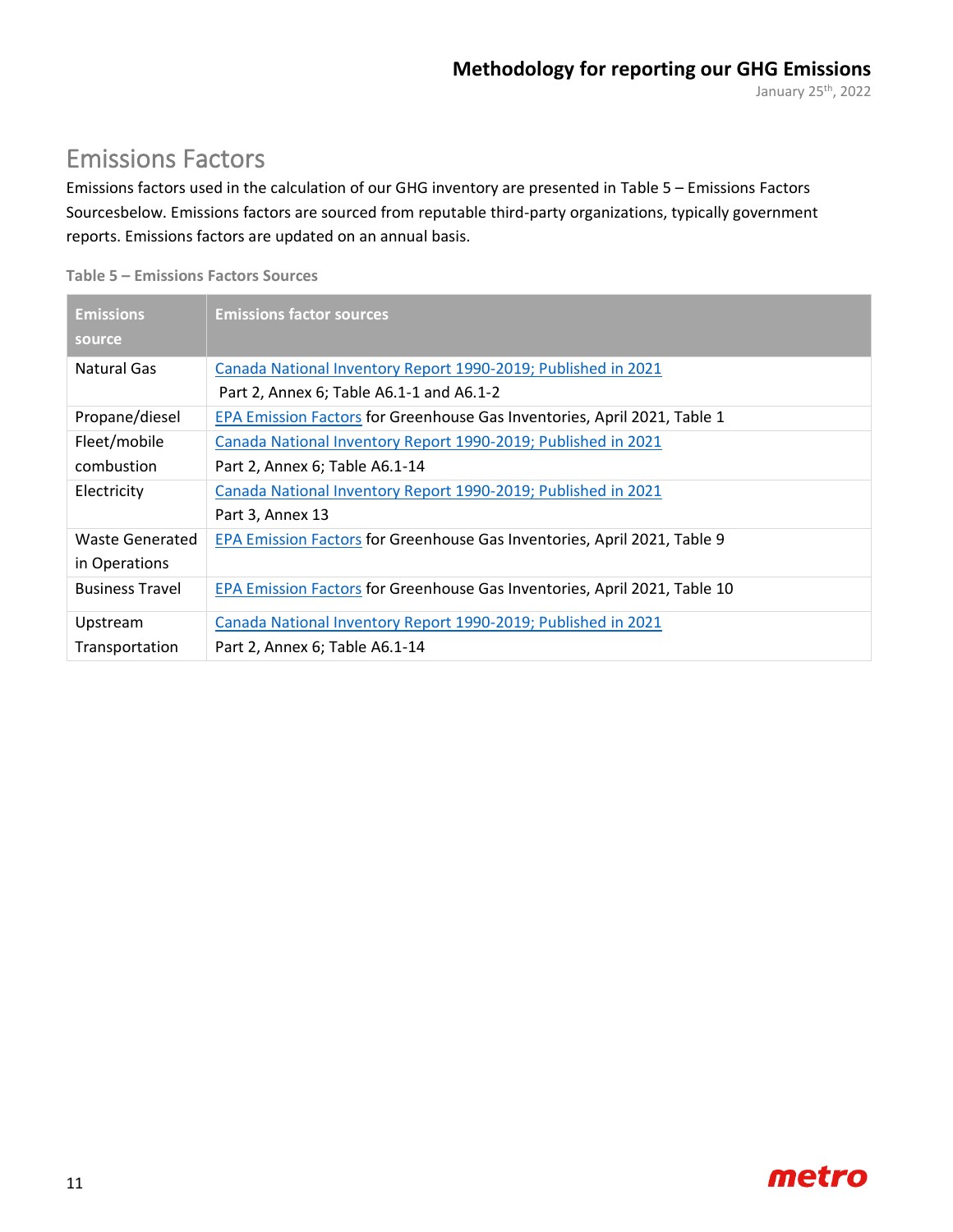## <span id="page-11-0"></span>Approach for Baseline Restatements

METRO uses fiscal year 2020 as the base year for its emissions calculations and target setting. We will recalculate our baseline emissions when one or multiple events result in a significant change to GHG emissions. Significant events that may trigger a recalculation include structural changes, methodological changes, or errors.

A structural change involves the transfer of ownership or control of emissions-generating activities or operations from one company to another. While a single structural change might not have a significant impact on the base year emissions, the cumulative effect of multiple minor structural changes can result in a significant impact. Structural changes include:

- Mergers, acquisitions, and divestments
- Outsourcing and insourcing of emitting activities

In addition to structural changes, the GHG Protocol requires that significant methodological changes or error identification shall also trigger recalculation of base year emissions, such as:

- Changes in calculation methodology or improvements in the accuracy of emission factors or activity data that result in a significant impact on the base year emissions data
- Discovery of significant errors, or multiple cumulative errors, that are collectively significant.

METRO will assess our emissions relative to our base year at the end of each fiscal year. METRO will adjust our base year if structural changes, methodological changes, or errors result in a significant change in emissions, classified as changes equal or greater than 10%. Nevertheless, METRO may choose to adjust our base year because of any changes we deem material, even if those changes do not result in a +/- 10% change in emissions from our base year.

### <span id="page-11-1"></span>Reporting and Next Steps

METRO will continue to report on our GHG inventory on an annual basis along with our progress against our commitments through our GHG Annual Report, Corporate Responsibility Report and other public disclosures (such as the CDP). METRO will also disclose progress against our GHG target annually through one or more of the aforementioned reports.

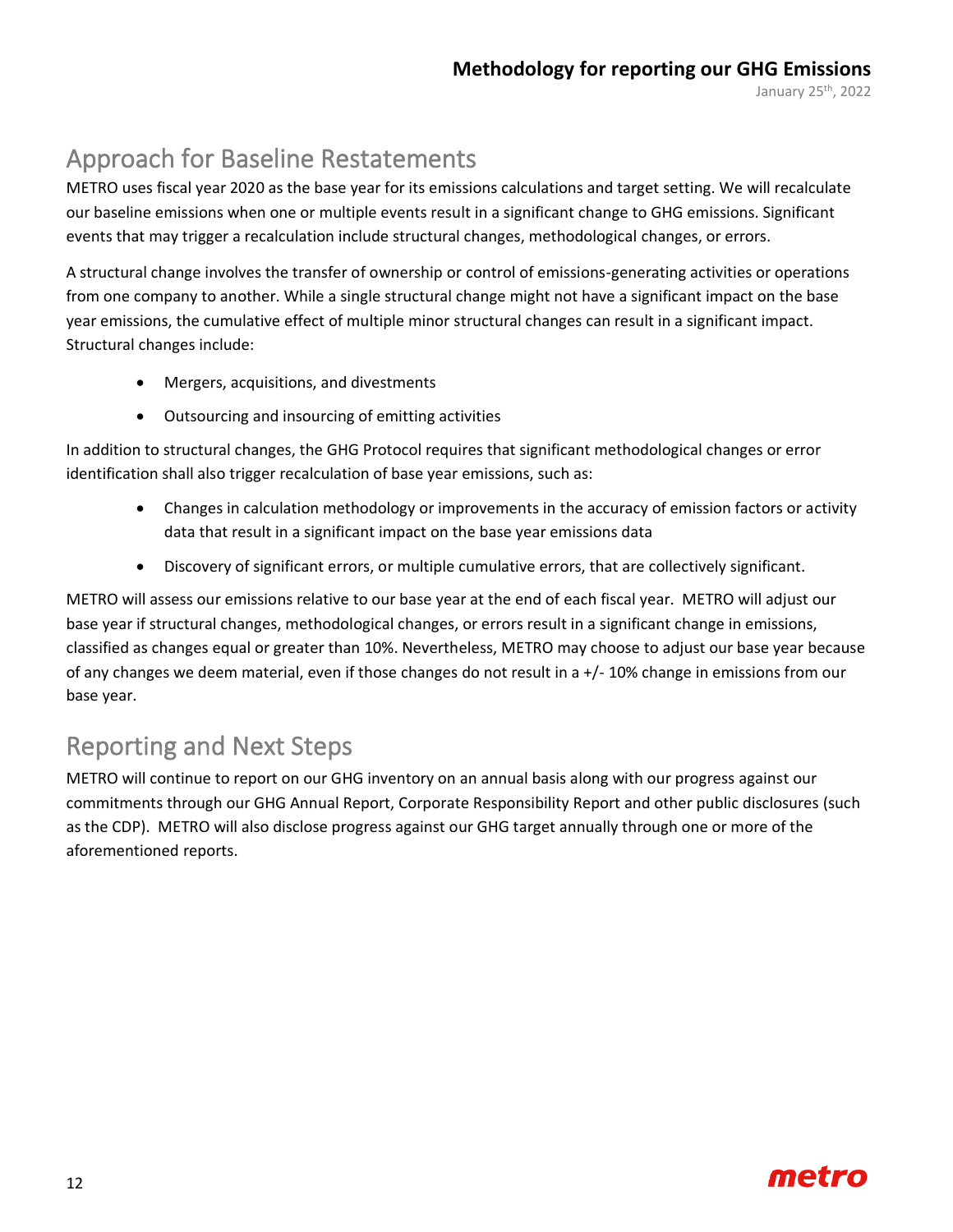### <span id="page-12-0"></span>Appendix

We underwent a large transition of our greenhouse gas inventory methodology in 2021 (reflecting fiscal year 2020 data). Working with a consultant, METRO has improved its methodology to conform more closely with international standards (e.g. GHG Protocol). This evolution was completed in three notable phases: our previously adopted methodology, our CDP submission methodology, and our base year methodology. The evolution in our methodology included the following changes:

- Expanded our reporting boundary to incorporate more of our operational activities
- Used improved and more localized emission factors
- Updated global warming potentials based on the Intergovernmental Panel on Climate Change Annual Report 5
- Re-categorized emission activities as per international standards (GHG Protocol)

## <span id="page-12-1"></span>Expanded Reporting Boundary

Below is a table to explain the evolution of our boundaries from our previous methodology to the new base year methodology. The CDP 2021 submission from summer 2021 was filed according to intermediate boundaries.

| <b>Banner</b>       | <b>Previously Adopted</b><br><b>Methodology</b> | <b>CDP 2021 Submission</b><br><b>Methodology</b> | <b>Base Year</b><br><b>Methodology</b> |
|---------------------|-------------------------------------------------|--------------------------------------------------|----------------------------------------|
|                     | <b>Stores</b>                                   |                                                  |                                        |
| Metro ON            | Complete                                        | Complete                                         | Complete                               |
| Metro QC            | Complete                                        | Complete                                         | Complete                               |
| Food Basics ON      | Complete                                        | Complete                                         | Complete                               |
| Super C QC          | Complete                                        | Complete                                         | Complete                               |
| Adonis ON           | Partial (air travel only)                       | Partial (air travel only)                        | Complete                               |
| Adonis QC           | Partial (air travel only)                       | Partial (air travel only)                        | Complete                               |
| Première Moisson ON | Excluded                                        | Excluded                                         | Complete                               |
| Première Moisson QC | Excluded                                        | Excluded                                         | Complete                               |
| Jean Coutu ON       | Excluded                                        | Excluded                                         | Complete                               |
| Jean Coutu QC       | Excluded                                        | Excluded                                         | Complete                               |
| Jean Coutu NB       | Excluded                                        | Excluded                                         | Complete                               |
| <b>Brunet QC</b>    | Excluded                                        | Excluded                                         | Complete                               |

**Table A1 - Expanded Reporting Boundary**